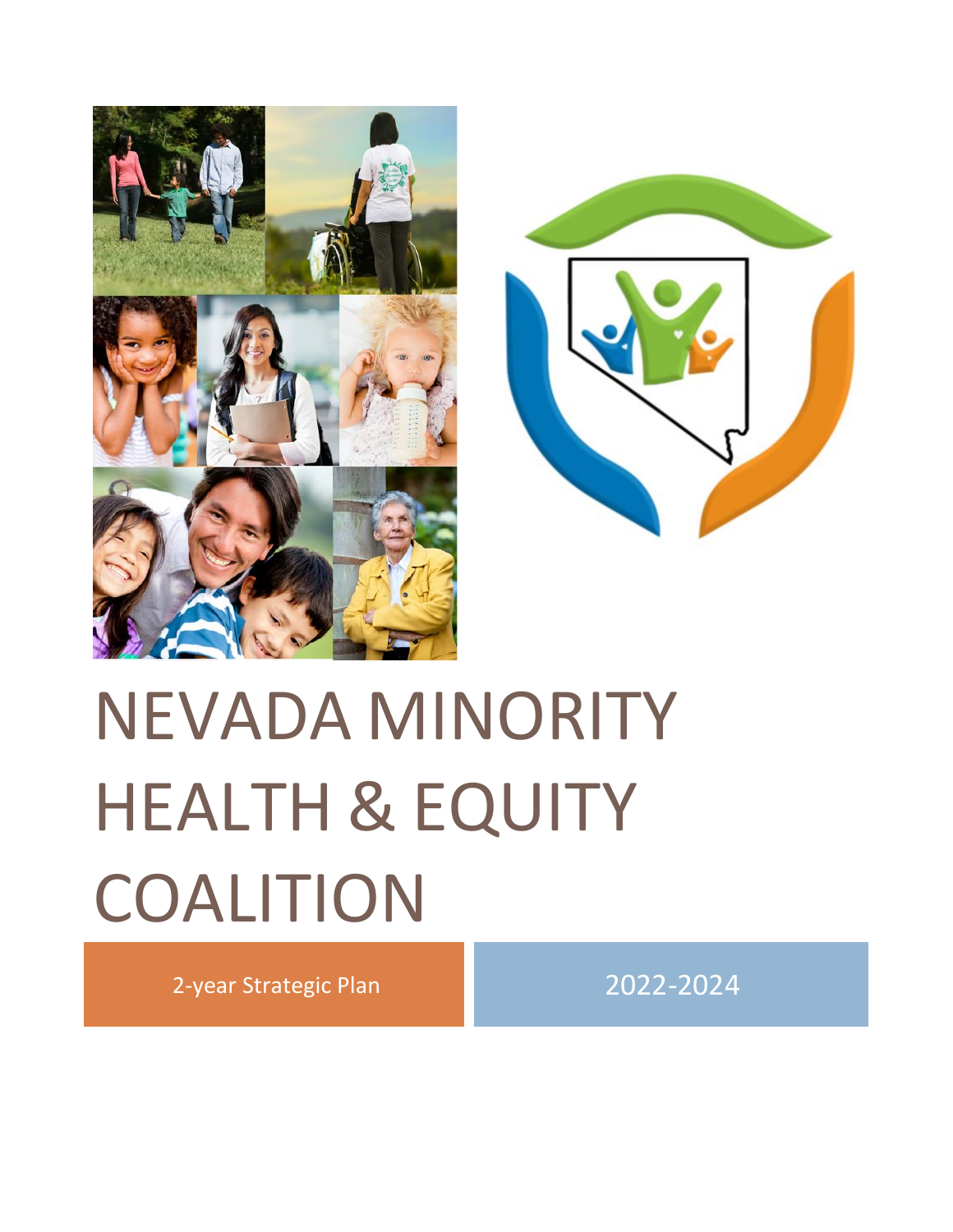This report was prepared by:

The Nevada Minority Health and Equity Coalition (NMHEC) project staff located within the School of Public Health at the University of Nevada Las Vegas and advisory board members.

Contributors:

Erika Marquez, Ph.D., MPH

Kimberly Rogers

Emily Ku

Sierra Spendlove

Taylor Thompson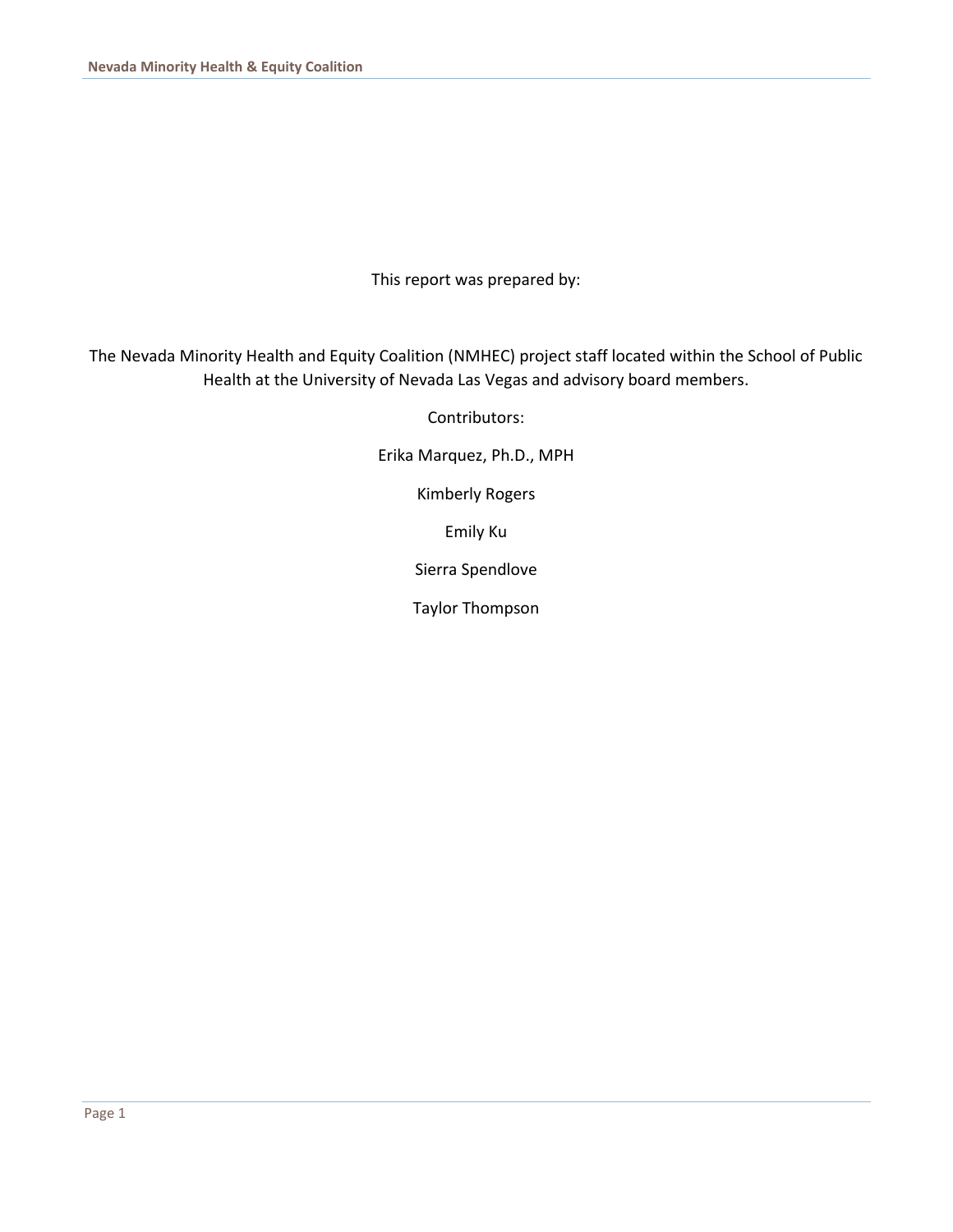# Table of Contents

| <b>WHO WE ARE</b>               | 3  |
|---------------------------------|----|
| <b>OUR MISSION</b>              | 3  |
| <b>OUR VISION</b>               | 3  |
| <b>ABOUT US</b>                 | 3  |
| <b>Organizational Structure</b> | 3  |
| <b>NMHEC Leadership</b>         | 5  |
| <b>OVERVIEW</b>                 | 6  |
| <b>Strategic Priorities</b>     | 8  |
| <b>NMHEC AIMS</b>               | 8  |
| <b>TAKING ACTION</b>            | 8  |
| Committee Goals and Workplan    | 9  |
| <b>Strategic Relations</b>      | 9  |
| Programming                     | 10 |
| <b>Public Policy</b>            | 11 |
| Communications                  | 12 |
| <b>Research and Evaluation</b>  | 13 |
| <b>APPENDIX A: LOGIC MODEL</b>  | 15 |
| <b>REFERENCES</b>               | 16 |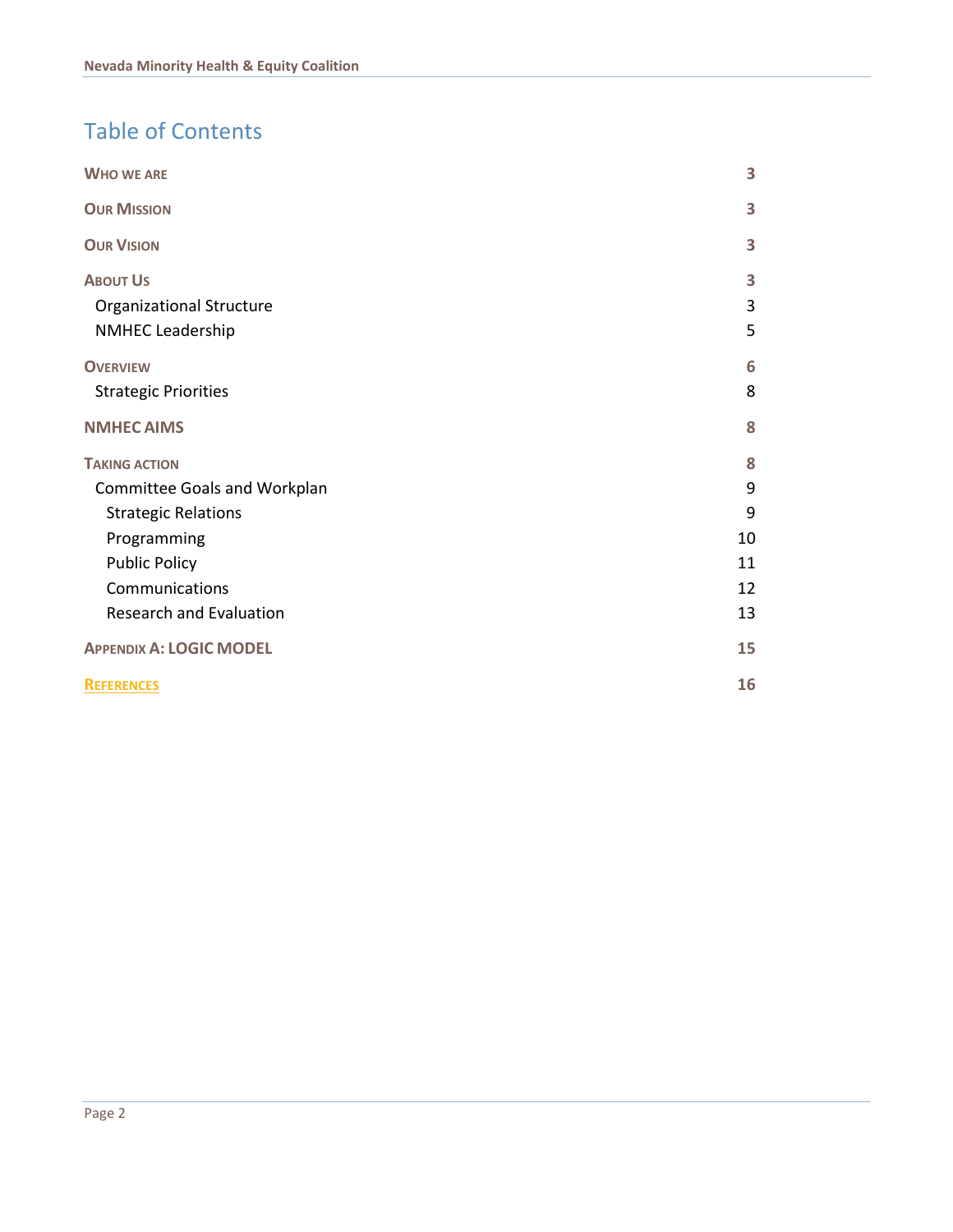# WHO WE ARE

<span id="page-3-1"></span><span id="page-3-0"></span>The NMHEC is a partnership of academic, civic, private, and community organizations that aim to address health disparities and inequities in Nevada by building capacity, informing policy, and conducting research.

# OUR MISSION

<span id="page-3-2"></span>The mission of the NMHEC is to promote the health and well-being of diverse communities by pursuing research, capacity building, and advocacy that recognizes the unique cultural and linguistic differences of Nevadans.

# OUR VISION

NMHEC recognizes inequality as a co-morbidity and therefore promotes the elimination of preventable health disparities. Our vision of a healthy community is one where:

- All diversity and equity communities have a seat at the table
- Diversity and inclusion within the community is respected and valued by community members, institutions, and policymakers
- Everyone has equitable access to quality primary and behavioral healthcare and social services
- Work is conducted in partnership with community members, organizations, service providers, and local, state and federal government to identify and address the social determinants of health

# <span id="page-3-3"></span>ABOUT US

The Nevada Minority Health and Equity Coalition (NMHEC) is made up of a diverse set of community leaders and members who are committed to improving health outcomes for our most disenfranchised and vulnerable populations through capacity building, advocacy, and research. We believe that a communityengaged approach to health is the only way to collectively and collaboratively address the root causes of health inequities. As such, we engage and welcome community partners and leaders from across sectors to help identify priority areas, help inform solutions, and pool resources so that we can move the needle towards better health.

# <span id="page-3-4"></span>**Organizational Structure**

The NMHEC is housed at UNLV's School of Public Health. The leadership team is supported by UNLV School of Public Health representatives – Director of Community Engagement and Outreach, Co-Directors of Health Equity Research and Training, and Director of Communications, along with research and support staff. The director of community engagement assists the board in identifying community problems and policy priorities and also supports capacity-building efforts undertaken by the coalition. The co-directors of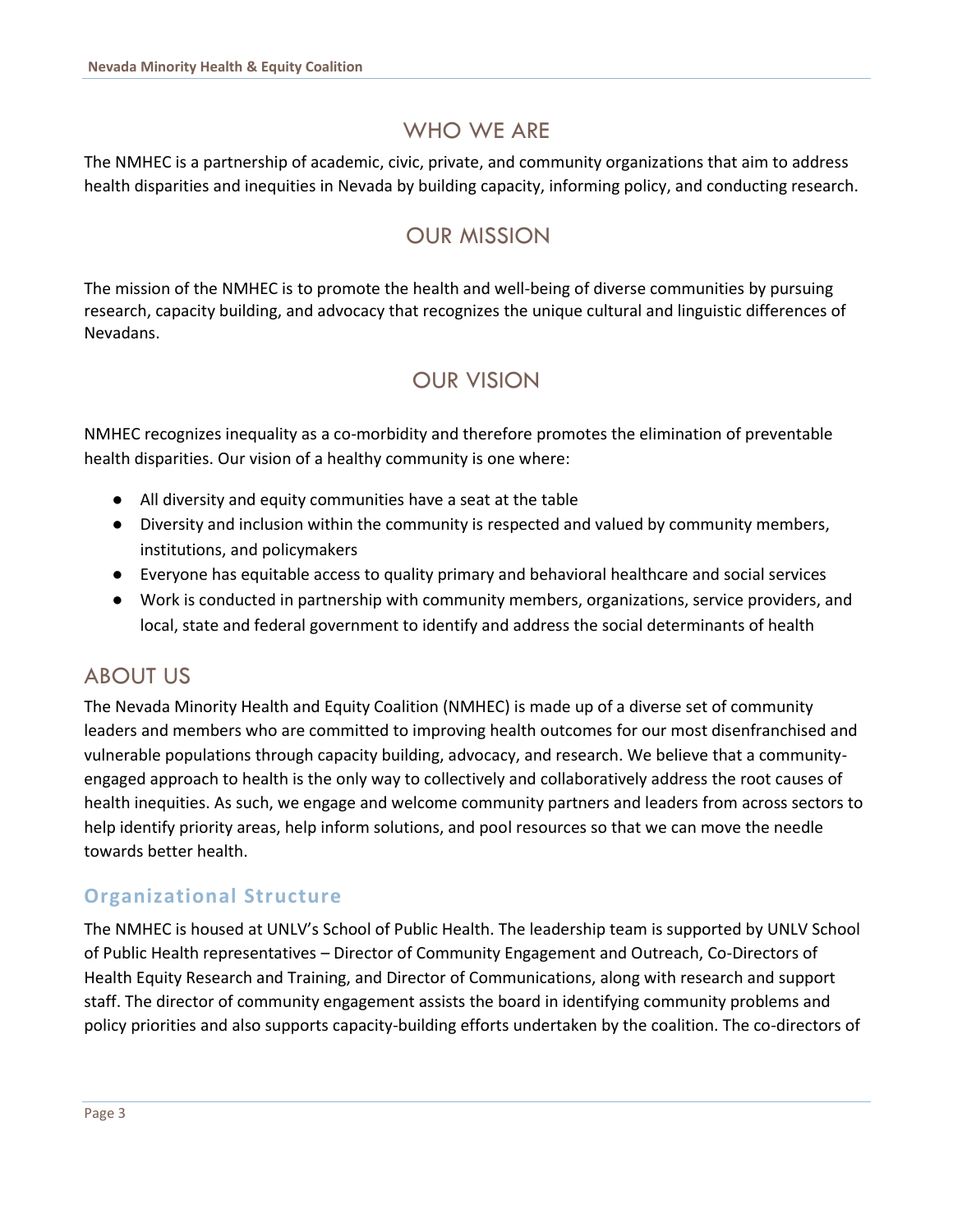health equity research and training support the identification and submission of grants written in collaboration with community partners focused on addressing health disparities.

The NMHEC advisory board comprises community members and partners from across the state. The Advisory board members are tasked with identifying and prioritizing issues based on community input. Additionally, as pictured in Figure 1, the NMHEC has 5 workgroups that help support major activities of the coalition. These are the Strategic Relations, Programming, Public Policy, Communications, and Research and Evaluation workgroups. Each workgroup is made up of volunteers many of whom work directly in the community. The coalition has also helps to run 5 steering committees centered around priority populations: African American, Latinx, Native American, LGBTQIA+, and AAPI. These steering committees are led by community members who set their own priorities and develop programming that is culturally and linguistically appropriate for their respective groups.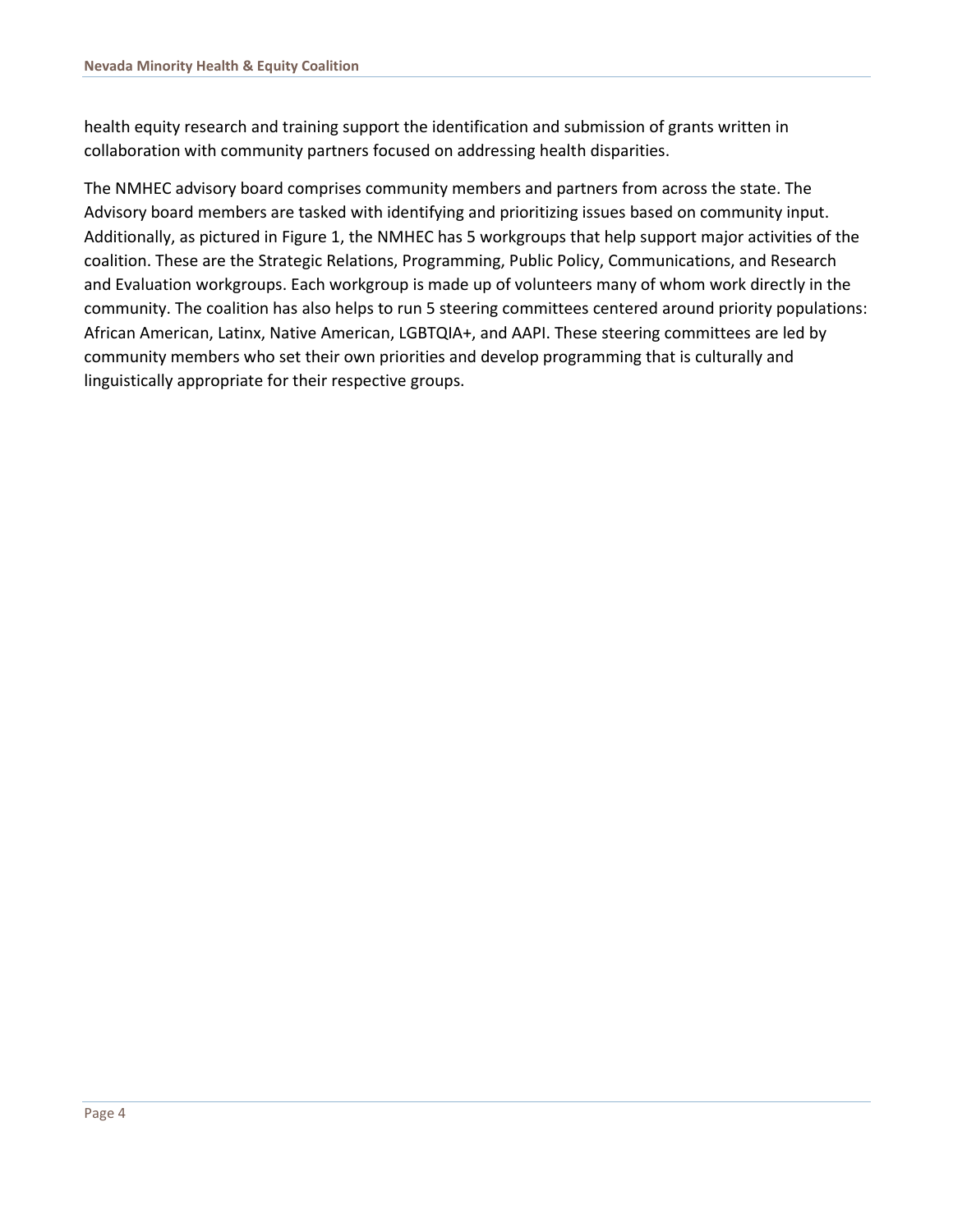#### **Figure 1: NMHEC Organizational Structures**

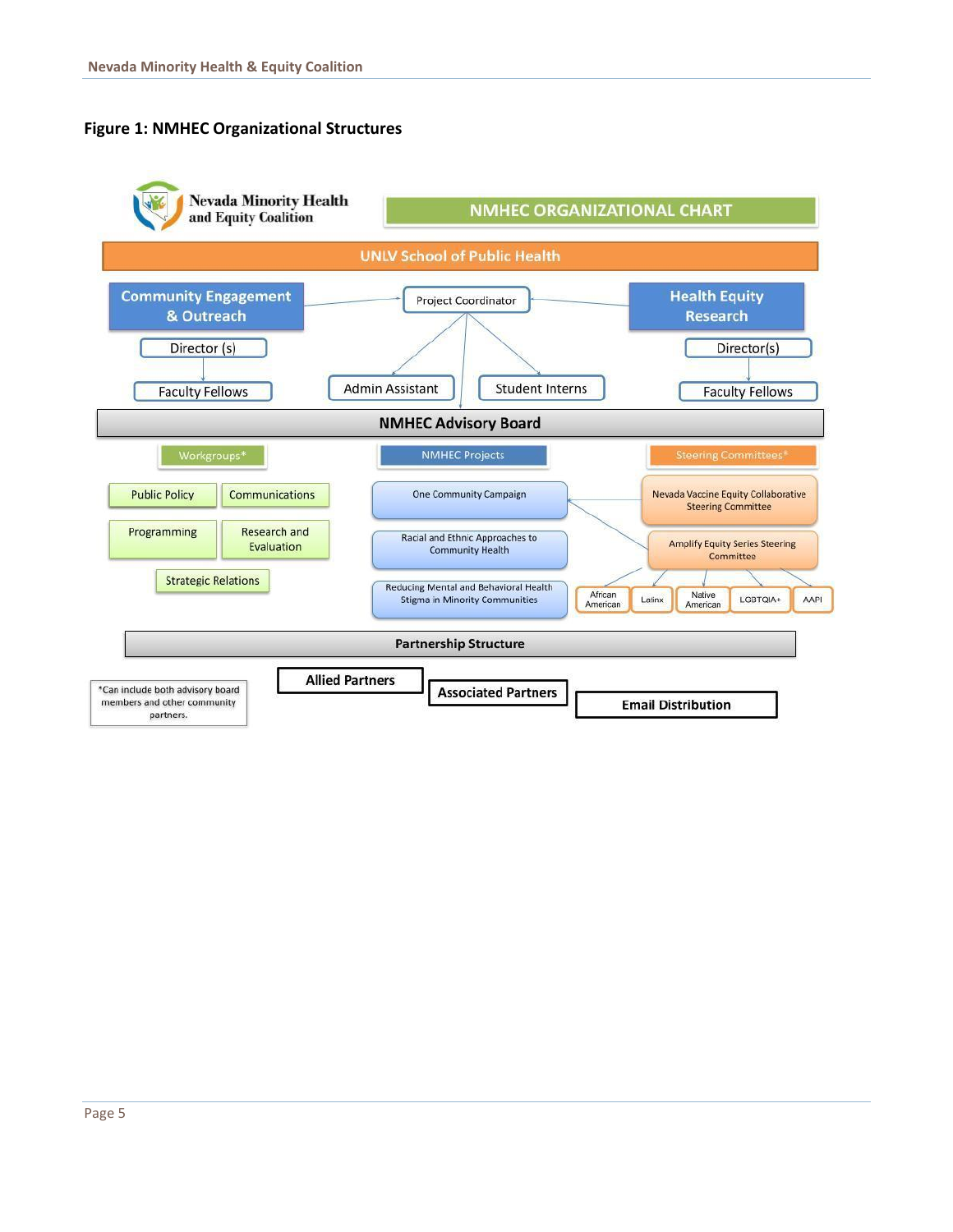# <span id="page-6-0"></span>**NMHEC Leadership**

#### **SCHOOL OF PUBLIC HEALTH**

#### **Amanda Haboush-Deloye Ph.D.,** Co-

Director of Health Equity Research and Training | Affiliation: UNLV – Nevada Institute for Children's Research and Policy, Executive Director | amanda.haboush@unlv.edu | 702-895-1040

# **Erika R. Marquez Ph.D. MPH**, Co-Director

of Health Equity Research and Training | Affiliation: UNLV – Department of Environmental & Occupational Health, Assistant Professor | erika.marquez@unlv.edu | 702-895-1380

**Jose L. Melendrez**, Director of Community Engagement and Outreach | Affiliation: UNLV School of Public Health Office of Community Partnerships, Executive Director | jose.melendrez@unlv.edu | 702-595-4269

**Nicole Santero**, Director of Communications| Affiliation: UNLV School of Public Health | nicole.santero@unlv.edu | 702-895-3129

# **ADVISORY BOARD**

**Pamelia Atkins-Girouard**, Retired | Pameliaatkins-Girouard@unlv.edu | 702-437-1659

**Vince Collins**, Affiliation: Together As One Nevada (TAON), Founder | vecollins1@gmail.com | 702-290-3596

**Tina Dortch**, Affiliation: State of Nevada - Office of Minority Health and Equity, Program Manager | tdortch@dhhs.nv.gov |702-622-5211

#### **Mario Gaspar de Alba MD, FAAP**,

Affiliation: UNLV School of Medicine, Associate Professor of Pediatrics in Developmental-Behavioral Pediatrics | mario.gaspardealba@unlv.edu | 702-895-1528

**Georgene (Gina) Glass**, Affiliation: Dreamsickle Kids, Executive Director | ginaglass@dreamsicklekids.org | 702-575-0209

**Tom McCoy**, Retired | tom.mccoy@cancer.org | 775-828-2206

**Natalie O'Neal PT, DPT, GCS, CEEAA**, Affiliation: PIMA Medical Institute Physical Therapist Assistant Program – Hybrid | nat.oneal@gmail.com | 702-787-3112

**Will Rucker**, Affiliation: Compassionate Las Vegas, Founder | Will.Rucker@lung.org | 702-431-6348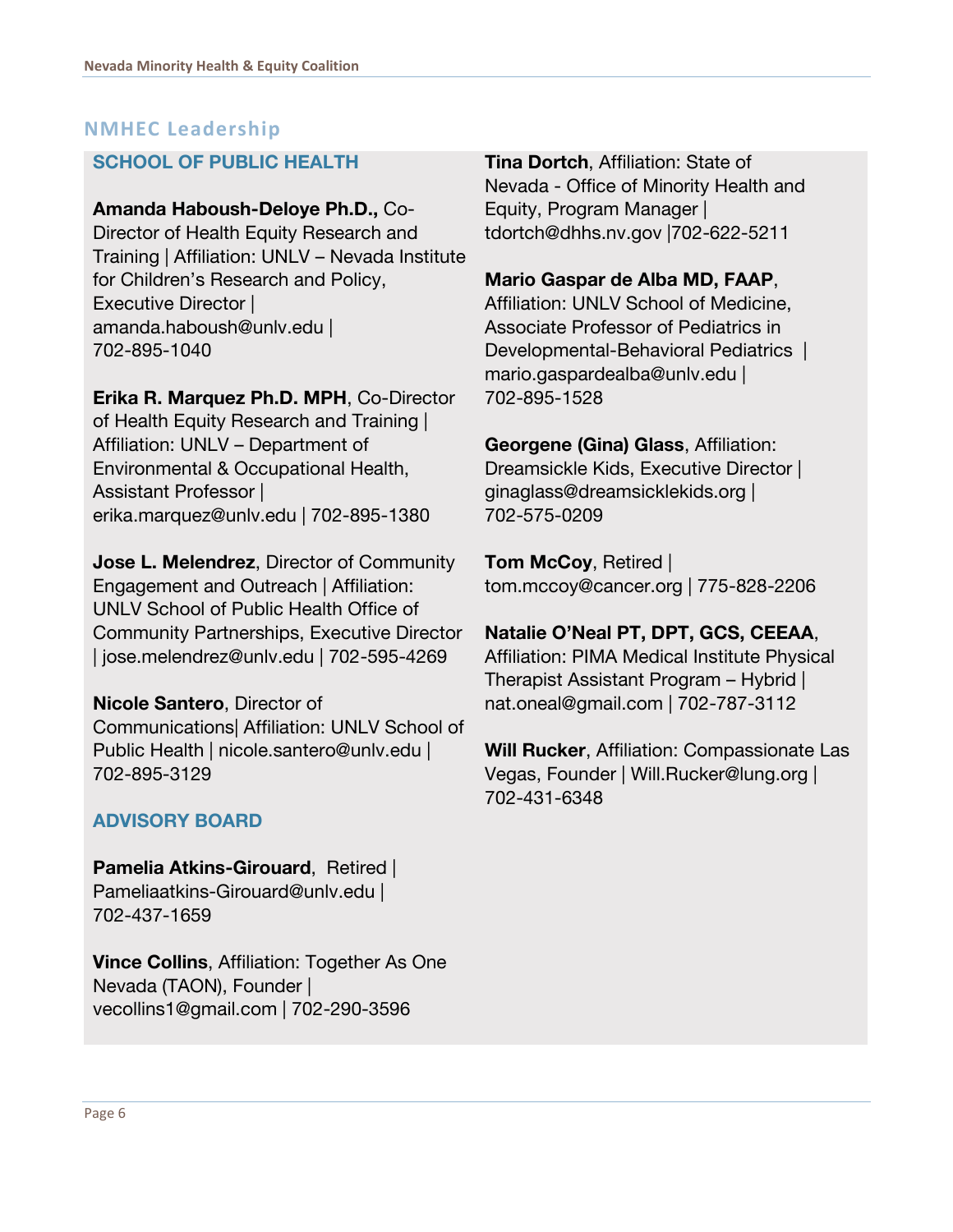# Nevada Minority Health & Equity **Coalition**

# <span id="page-7-0"></span>**OVERVIEW**

The Nevada Minority Health and Equity Coalition (NMHEC) strongly believes that we are as healthy as our most vulnerable. Healthy communities set the foundation for good health and opportunities to thrive. However, this does not occur in all communities, particularly among our disadvantaged and often

underserved populations, which often have disproportionate rates of illness, disability, and death.[1] According to the 2021 Nevada Minority Health Report, Nevada's population in 2019 was comprised of a white majority, with the rest of the population comprising: 29.9% Hispanic, 9.8% Asian/Pacific Islander (API), 8.8% Black, and 1.1% American Indian/Alaska Native (AI/AN). [2] In 2019, chronic diseases represented seven of the top ten leading causes of death in Nevada. Because of their pervasive nature, chronic disease, particularly within vulnerable populations, can exacerbate disparities.

National data indicates that residents in predominantly minority communities "continue to have lower socioeconomic status, greater barriers to healthcare access, and greater risk for and burden of disease compared to the rest of the population." $[1][3]$ 



Source: HealthyPeople.gov

Social determinants, including social conditions and psychosocial factors, have proven to be powerful mediators to achieving good health and well-being.<sup>[4]</sup> These encompass all aspects of where we live, work, and play, including our neighborhoods, education, health care, economic stability, and social and community factors. [5]

**"It is time to refocus, reinforce, and repeat the message that health disparities exist and that health equity benefits everyone."**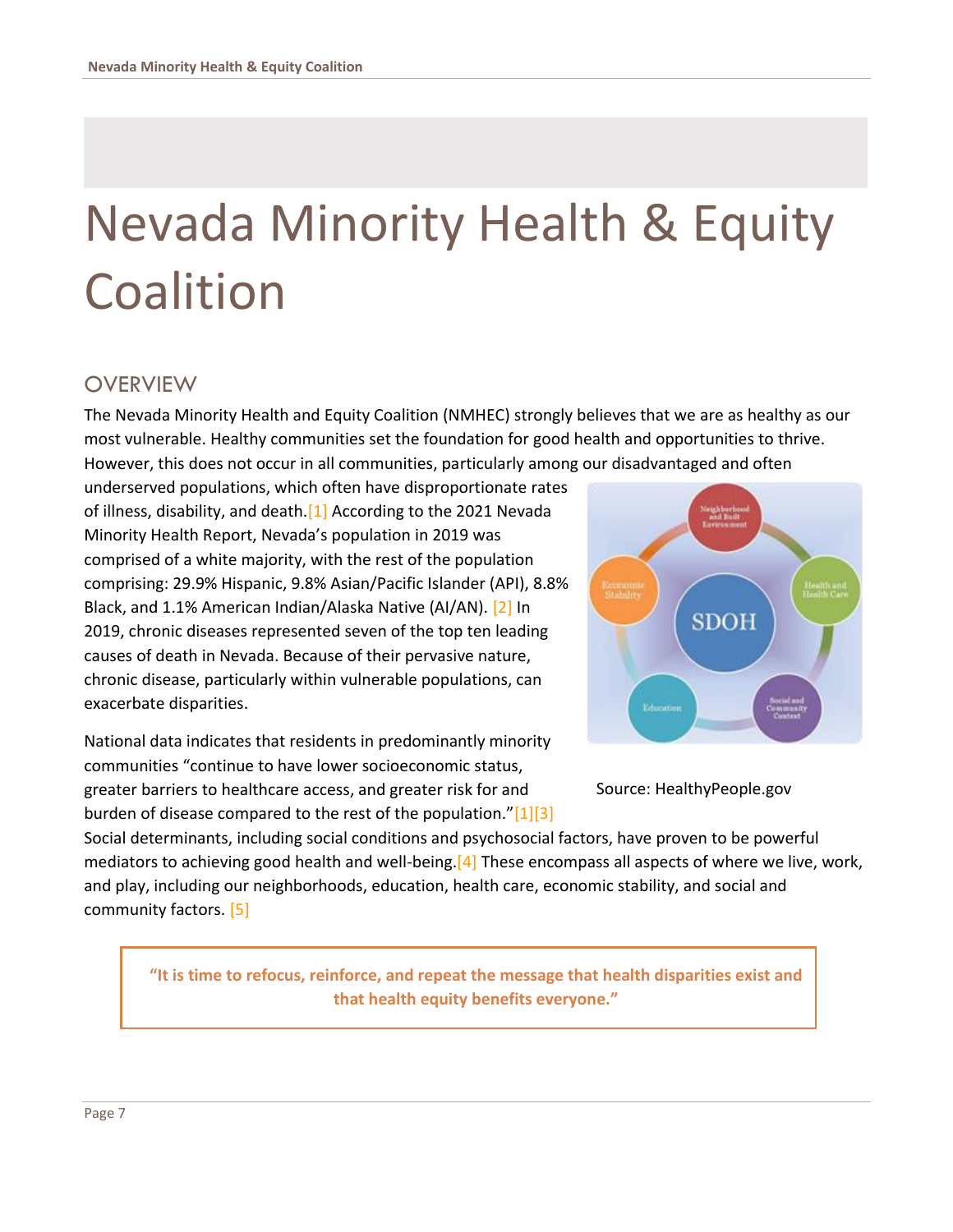In Nevada, these same determinants of health pose a threat to the uniquely diverse makeup of our population. The NMHEC recognizes the multifaceted nature of the root causes of health disparities and has built an alliance between a diverse set of community partners to strategically identify community issues and work towards closing the gaps to improve health.

#### **Your zip code should not determine how long you live, but it does.**

Our work is a crucial component in addressing the needs of Nevada's large and uniquely diverse populations. Utilizing a community-based participatory research model, we collaborate with community stakeholders to identify and prioritize community-level problems and work strategically to improve health outcomes in Nevada.

The NMHEC was established in 2016. The following is a list of key accomplishments to date:

- In May of 2017, the NMHEC assisted in the development of draft language for AB141, which revised the operational structure and purpose, and re-established funding, for the Department of Health and Human Services (DHHS) - Nevada Office of Minority Health and Equity. NMHEC's advocacy efforts were recognized as instrumental in the creation and passage of AB141.
- In September of 2018, NMHEC received CDC pass-through funding (Est. \$200,000 over 5 years) as a subcontractor for the Racial and Ethnic approaches to Community Health (REACH) grant. Services included: tobacco education, Quitline promotion, and referrals to cessation resources.
- In April 2018, NMHEC hosted the 1st Annual Nevada Minority Health Impact Summit at Nevada State College. The Impact Summit was attended by more than 125 participants representing various local nonprofits, higher education institutions, government entities, and corporate partners with a desire to learn about pressing issues impacting Nevada's underserved minority communities. The impact summit is an annual endeavor that brings forth policy issues that will improve the health and economic well-being of disadvantaged and underserved populations, including communities of color, in the Silver State.
- In 2019, the NMHEC Advisory Board was expanded to meet increased demands on requests for participation and engagement. An intensive strategic planning process began to better identify a plan for future goals and activities - and to identify priority action items as the workgroups move forward to improve equity and diversity in Nevada.
- In 2020, the NMHEC, in collaboration with the UNLV School of Public Health, received CARES Act funding in the amount of \$1 million to provide COVID education and vaccine promotion.
- A webinar series titled "Amplify Equity" was unveiled in June 2020 and the concept and training platform has become a key communication marketing strategy for the coalition to relay vital information to key stakeholders, partners, and local communities.
- In January 2021, the NMHEC submitted a white paper for publication in collaboration with the Children's Advocacy Alliance, the UNLV School of Public Health, and the American Heart Association titled, "Childhood Obesity Prevention through a Health Disparities and Health Equity Lens: Overview, Data Indications, and Policy Recommendations for the Silver State." The white paper outlines key policy focus areas for the future of Nevada's work on childhood obesity and chronic illness reduction.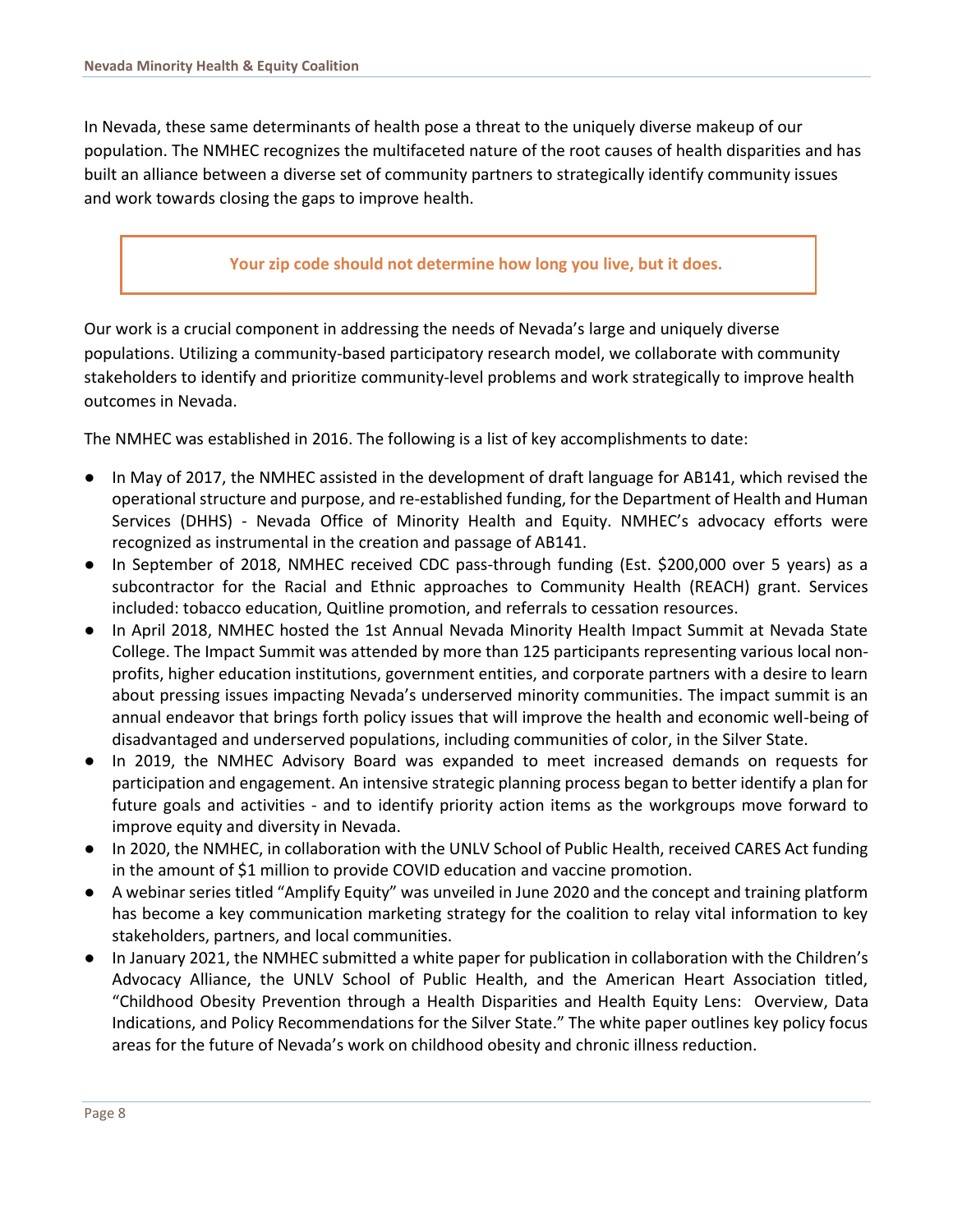- In 2021, the NMHEC trained 17 student interns from the UNLV School of Public Health, UNLV Social Work program, and the privately funded Anthem Scholars Program. With their help, and in collaboration with over 20 community partners, the NMHEC was able to develop and execute 45 culturally and linguistically appropriate webinars on a range of topics. These webinars reached over 7,500 community members and were held in both Spanish and English.
- In November 2021, the NMHEC also provided a training on Community-Based Participatroy Research (CBPR) to 272 individuals in collaboration with the UNR Latino Research Center.

# <span id="page-9-1"></span><span id="page-9-0"></span>**Strategic Priorities**

#### NMHEC AIMS

#### **The NMHEC aims to:**

#### **Capacity Building**

We believe that capacity building is valuable and essential to sustaining long-term impacts. It helps to strengthen skills, knowledge, and resources that can enhance community engagement and the **partnerships' collective** ability to address health disparities. It is the goal of this coalition to support capacity building in areas of policy, advocacy, community-based participatory research, and grant development.

#### **Policy and Advocacy**

We believe that amplifying the voices of our most vulnerable is essential to what we do. It is the commitment of the NMHEC to advance policies and practices that address social determinants of health by **working alongside cross-sectoral partners** and members to **bring light to** community concerns and issues.

#### **Research, Data, and Dissemination**

Research is essential to developing evidence-based interventions that can address and improve health outcomes of the population. In collaboration with research institutions, the NMHEC is committed to:

- 1. Identifying and contributing to interdisciplinary research needs that address the intersection between social determinants and health
- 2. Collecting, analyzing, and disseminating data that helps better inform the needs of Nevadans

# <span id="page-9-2"></span>TAKING ACTION

The NMHEC leadership understands that in order to meet strategic priorities, an organized and concerted effort is necessary. Therefore, five committees have been established to outline critical activities and metrics.

● Strategic Relations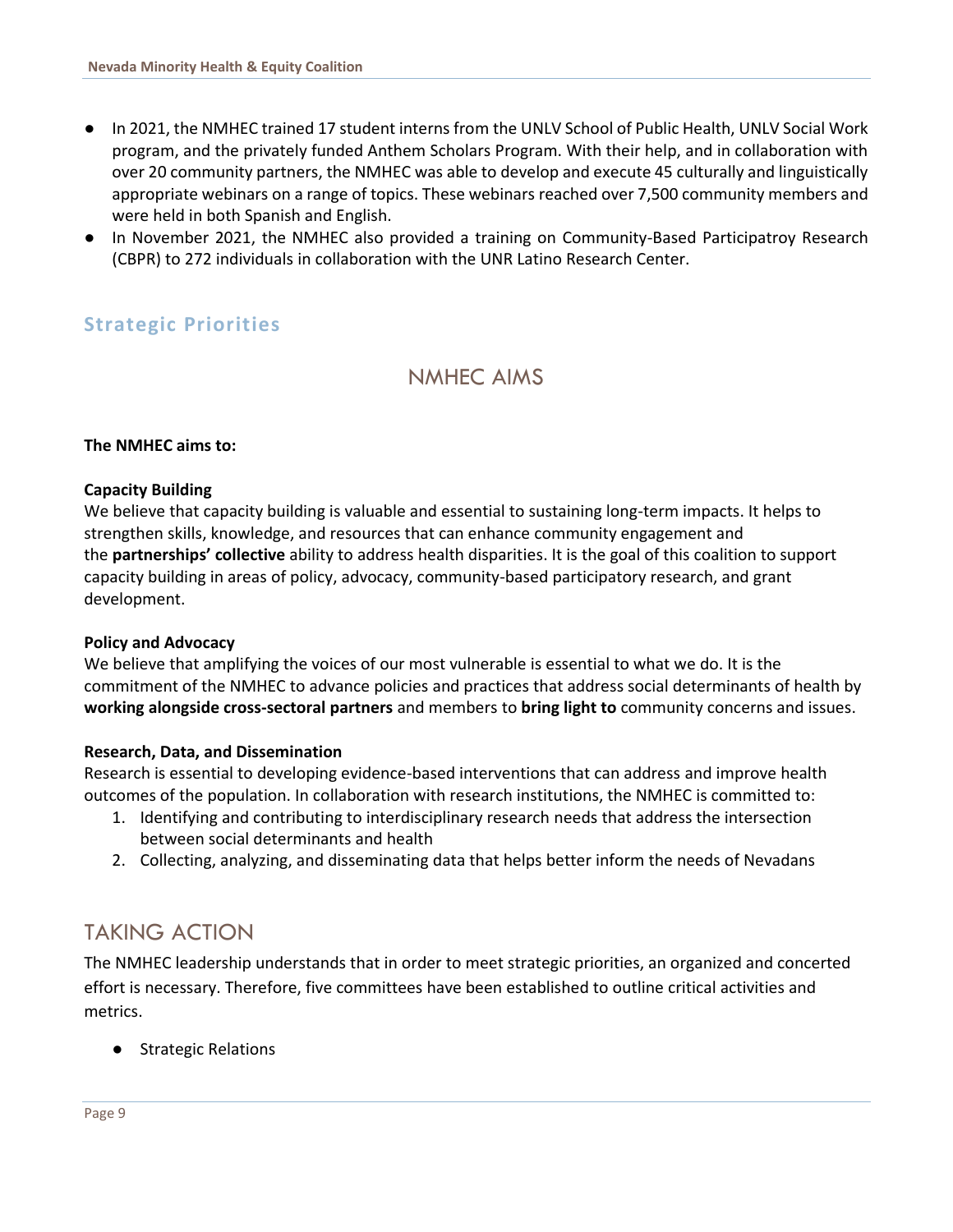- Programming
- Public Policy
- Communications
- Research and Evaluation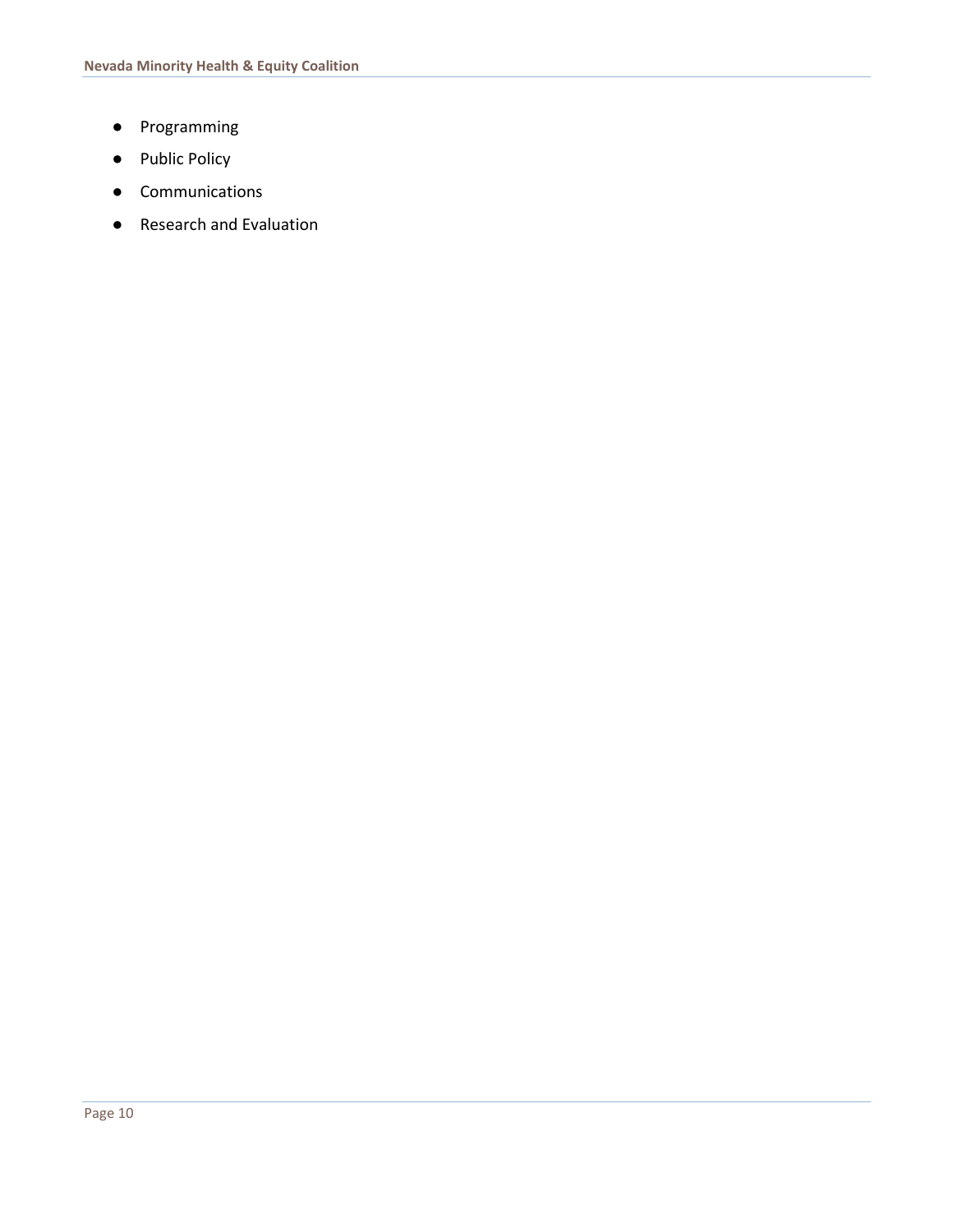# <span id="page-11-0"></span>**Committee Goals and Workplan**

#### <span id="page-11-1"></span>**Strategic Relations**

The Strategic Relations workgroup aims to identify strategic partners to participate in planning, coordinating, implementing, and evaluating priority initiatives relevant to NMHEC's mission. The workgroup will help refine the coalition's brand so that it is recognized as a health equity resource and authority

- Decide who to engage
- How to engage
- Surveying needs
- Relationship building
- RFP review, coordinate linkages between academic and community partners

| <b>Activities</b>                          | Metric (measures of success)                      | Frequency      | Timeline/Deadline |
|--------------------------------------------|---------------------------------------------------|----------------|-------------------|
| Assist with populating                     | Identify 12 partners to support new and<br>Annual |                | By December 31    |
| new or existing                            | existing workgroups                               |                |                   |
| workgroups or steering                     |                                                   |                |                   |
| committees                                 |                                                   |                |                   |
| Review composition of                      | <b>Annual Review of Board</b>                     | Annual         | By December 31    |
| board partners for                         | Board is comprised of 51% or more                 |                |                   |
| representation                             | individuals and/or organizations                  |                |                   |
|                                            | representing diverse populations                  |                |                   |
|                                            | including, but not limited to: Racial and         |                |                   |
|                                            | ethnic identities, LGBTQ+, disability             |                |                   |
|                                            | status and physical accessibility needs,          |                |                   |
|                                            | religious groups, learning and mental             |                |                   |
|                                            | accessibility needs, gender identity, age,        |                |                   |
|                                            | nationality, and education                        |                |                   |
| Partner engagement/ increasing visibility: |                                                   |                |                   |
| Welcome email                              | # of new partners who receive welcome             | Annual         | By December 31    |
|                                            | email                                             |                |                   |
| Mid-Year Re-                               | # of individuals who join workgroup(s)            | Annual         | By May 31         |
| Engagement                                 | % completion of partnership surveys               |                |                   |
| Networking/                                | 2 networking / partnership drives                 | Twice per year | By June 30        |
| Partnership Drive                          | conducted                                         |                | By December 31    |
| <b>Recruitment Pitch</b>                   | 1 list of talking points to use during            | Annual         | By January 2022   |
|                                            | partnership recruitment, provided to              |                |                   |
|                                            | Communication workgroup for revisions             |                |                   |
| Conduct outreach                           | Attend 10 outreach events                         | 10 per year    | By December 31    |
| events to promote                          |                                                   |                |                   |
| partnership                                |                                                   |                |                   |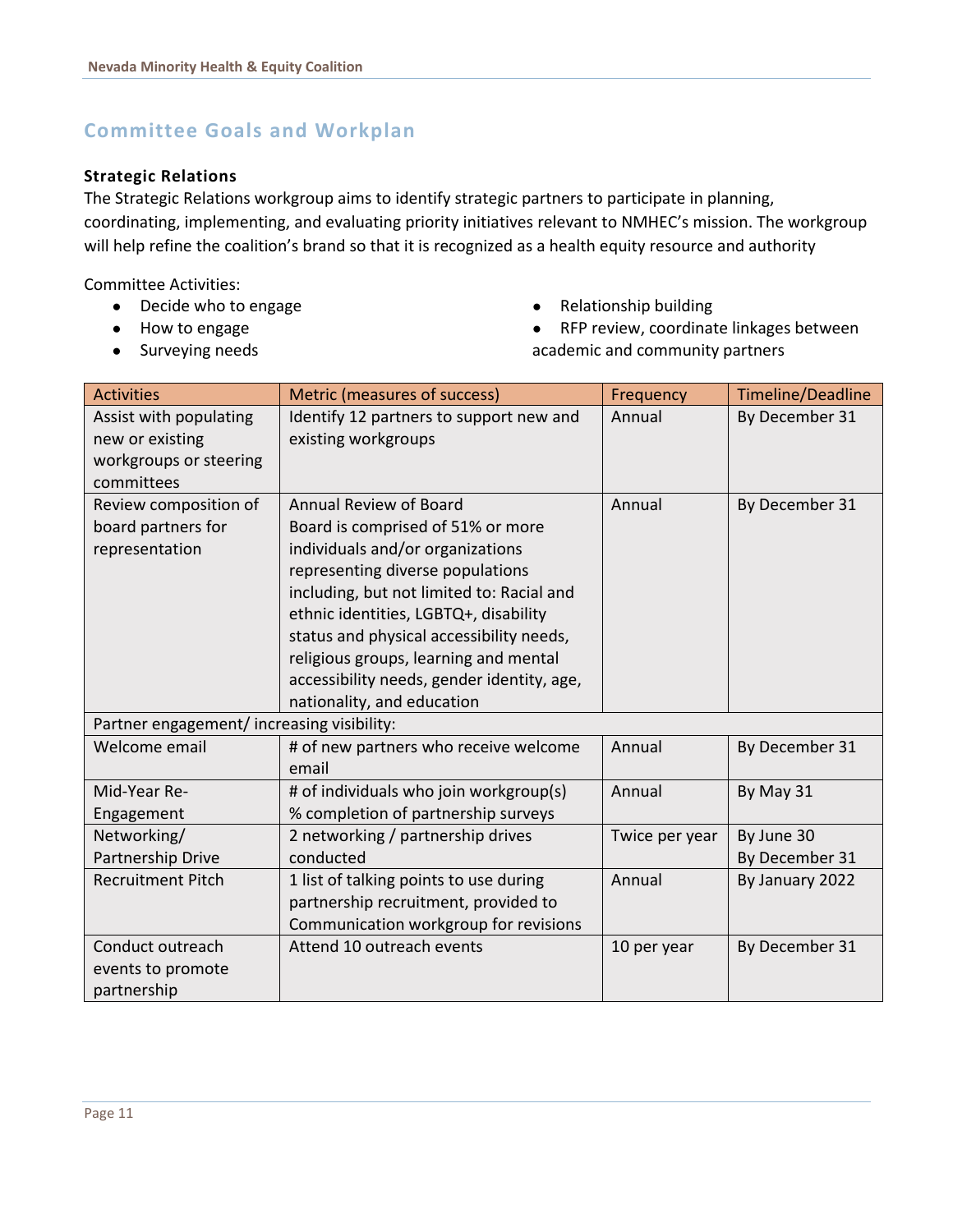| Annual partnership                 | 1 survey conducted with NOMHE support  | Annual       | By December 31 |
|------------------------------------|----------------------------------------|--------------|----------------|
| satisfaction/input                 | to action outcomes                     |              |                |
| survey                             |                                        |              |                |
| <b>Advisory Board Development:</b> |                                        |              |                |
| <b>Orientation Advisory</b>        | # of new board members trained         | Upon         | Annual         |
| <b>Board Training</b>              |                                        | appointment, |                |
|                                    |                                        | and annual   |                |
|                                    |                                        | thereafter   |                |
| <b>Board Training</b>              | 100% participation rate of 2 trainings | Annual       | By December 31 |
|                                    | (CBPR, diversity training & digital    |              |                |
|                                    | leadership techniques)                 |              |                |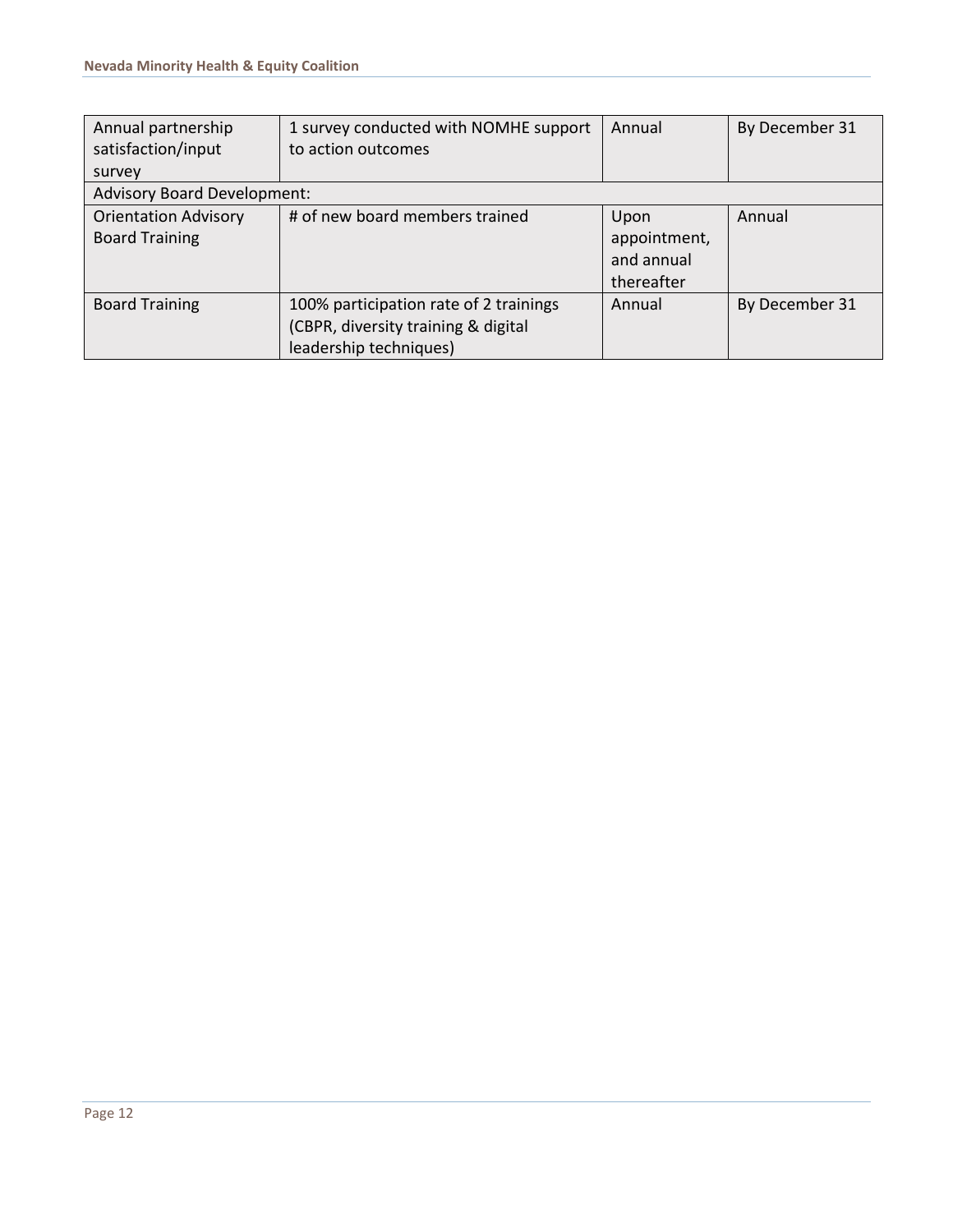#### <span id="page-13-0"></span>**Programming**

The Programming workgroup aims to offer engagement opportunities among NMHEC members through meetings, trainings, workshops, and webinars. Members of the committee will plan general coalition meetings, networking opportunities, and will support the board in coordinating the annual summit.

- Events/meetings
- Trainings and workshops to be held

| <b>Activities</b>                                                                         | Metric (measures of success)                                                                                                                                                                                         | Frequency                                                                                                    | Timeline/Deadli<br>ne                                       |
|-------------------------------------------------------------------------------------------|----------------------------------------------------------------------------------------------------------------------------------------------------------------------------------------------------------------------|--------------------------------------------------------------------------------------------------------------|-------------------------------------------------------------|
| <b>Education &amp;</b><br>Professional<br><b>Development Activities:</b>                  | # registered<br># participants<br>80% satisfaction /approval upon review<br>of survey data (to measure meeting<br>quality)                                                                                           | Twice per year                                                                                               | By December 31<br>& June 30                                 |
| <b>Coalition Meetings:</b>                                                                | # registered<br># participants<br>80% satisfaction /approval upon review<br>of survey data (to measure meeting<br>quality)                                                                                           | 3 per year                                                                                                   | Fall, Spring<br>(April Minority<br>Health Month),<br>Summer |
| <b>Impact Summit</b><br>1-day summit: Building<br>community and<br>academic partnerships. | # registered<br># participants<br>80% satisfaction /approval upon review<br>of survey data (to measure meeting<br>quality) to include take-a-ways: call to<br>action, tools, session objectives<br>Secure 2 sponsors | 1 per year<br>(suggested<br><b>Minority Health</b><br>Month or<br>during/close to<br>legislative<br>session) | By Spring 2021                                              |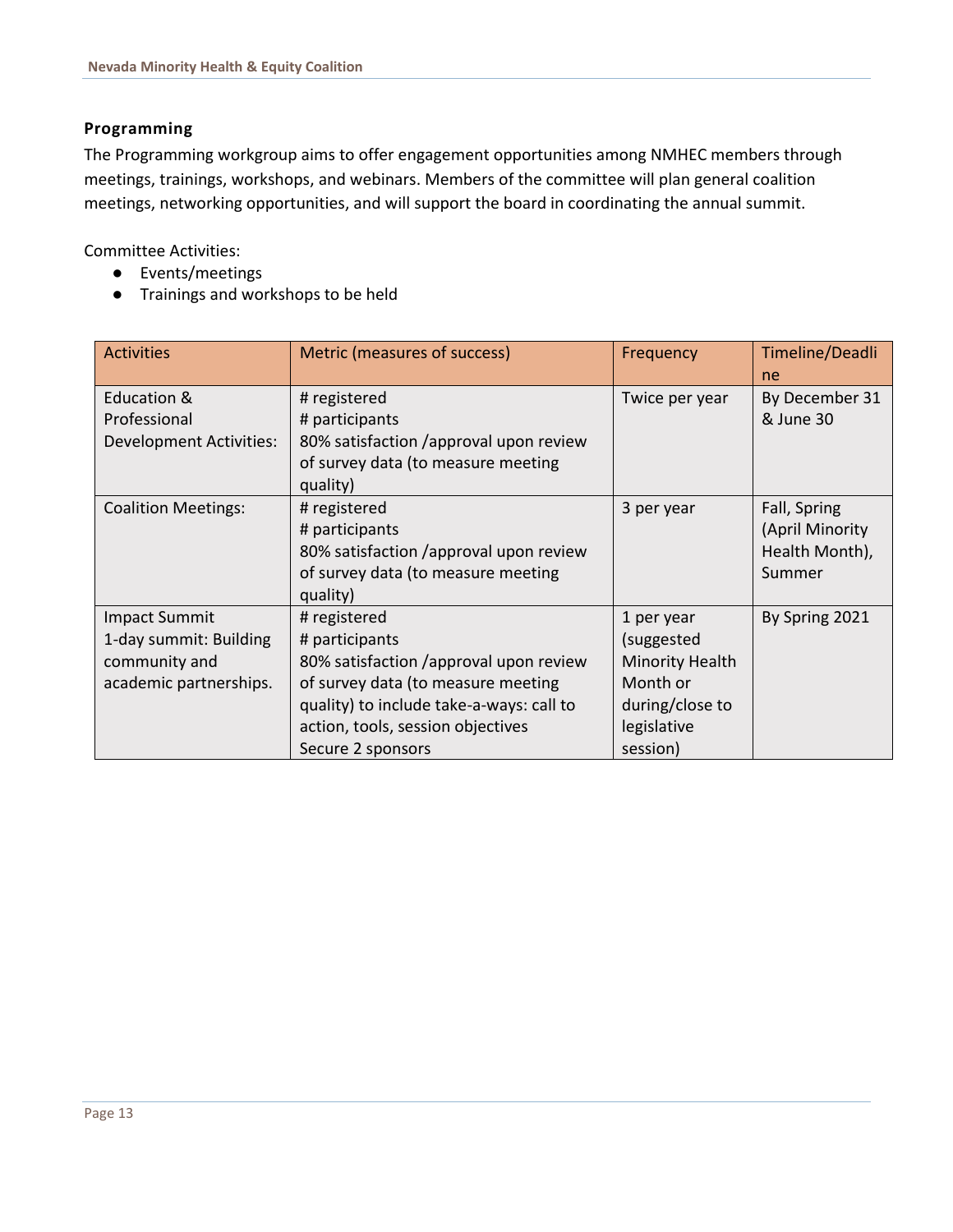#### <span id="page-14-0"></span>**Public Policy**

The Public Policy workgroup aims to gather input from coalition members on **policies and practices that may be addressed by key decision-makers and policymakers**. In addition, the members of this committee will be instrumental in developing educational material on important issues for stakeholders.

- Work with NMHEC members and supporters who want to or are able to/ authorized to advocate on certain policy issues
- Identify NMHEC policy priorities
- Provide advocacy training to coalition members

| <b>Activities</b>                                                                                                                                | Metric (measures of success)                                                                                                                     | Frequency                                                                                | Timeline/Deadli<br>ne                                                                       |
|--------------------------------------------------------------------------------------------------------------------------------------------------|--------------------------------------------------------------------------------------------------------------------------------------------------|------------------------------------------------------------------------------------------|---------------------------------------------------------------------------------------------|
| Identify NMHEC policy priorities                                                                                                                 | Conduct policy priority survey<br>Committee prepares<br>recommendation for the<br>board<br>Board votes and approves on<br>policy priorities      | September/Octo<br>ber (odd years)<br>January (even<br>years)<br>February (even<br>years) | September/<br>October (odd<br>years)<br>January (even<br>years)<br>February (even<br>years) |
| Develop policy briefs on priority<br>issues<br>Inform legislators on BDRs (before<br>session)<br>Inform legislators on bills (during<br>session) | 2 policy briefs developed                                                                                                                        | June/July (even<br>years)                                                                | June/July (even<br>years)                                                                   |
| Offer legislator meet & greet                                                                                                                    | 1 meet and greet conducted<br>Number of people attended<br>Number of legislators<br>attended                                                     | Every other year<br>before each<br>legislative<br>session                                | During the<br>biennial session                                                              |
| Provide Advocacy Training to<br>coalition members                                                                                                | 1 training held<br>Advocacy training provided to<br>coalition members<br>Number of members trained                                               | November/<br>December (even<br>years)                                                    | November/<br>December (even<br>years)                                                       |
| Track bills that support identified<br>NMHEC policy priorities.                                                                                  | Number of bills determined to<br>improve minority health and<br>equity that are prioritized by<br>the coalition<br>Number of bills passed/failed | Oct (even year)-<br>June (odd year)                                                      | During the<br>legislative<br>session                                                        |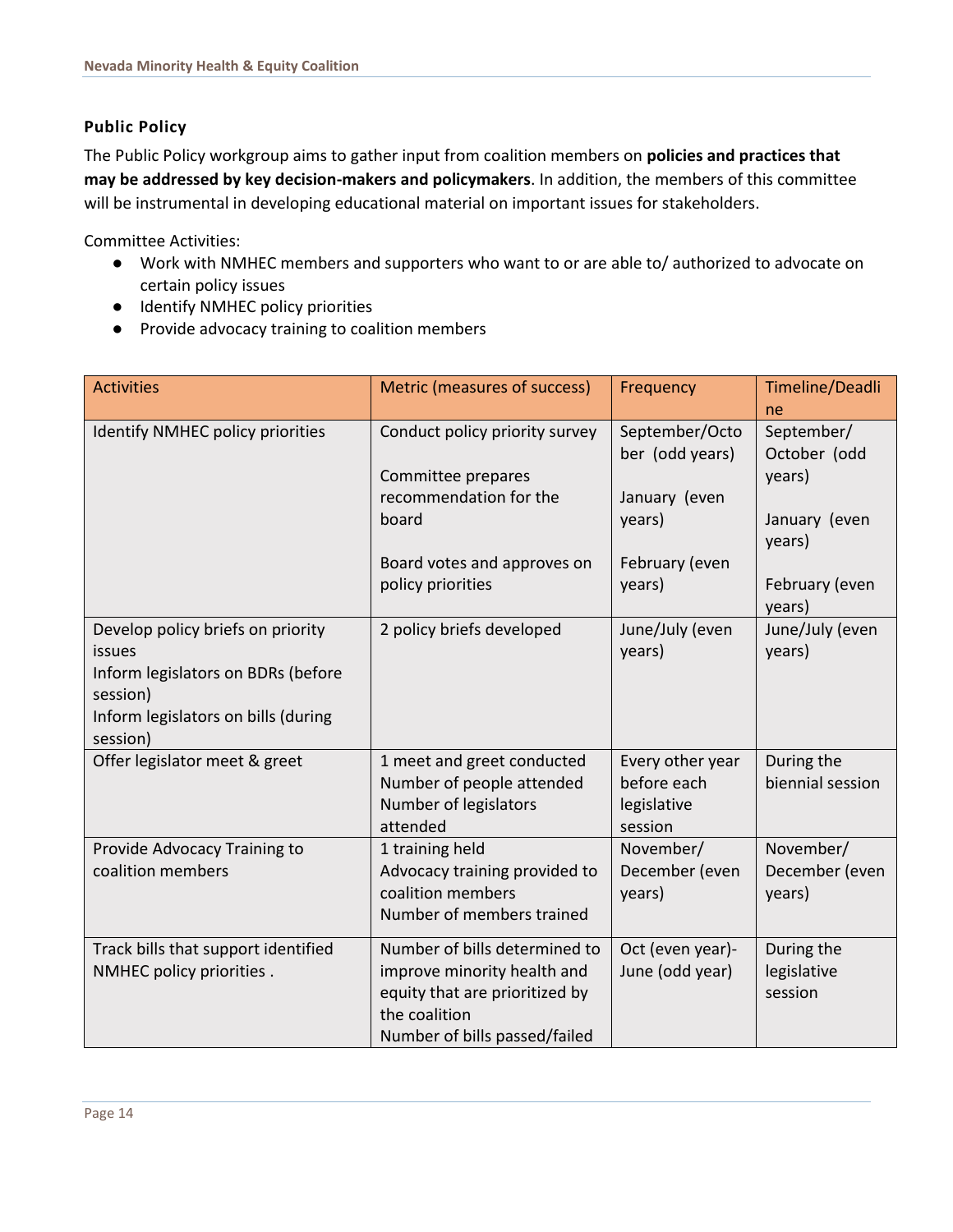<span id="page-15-0"></span>

| Number of written and verbal |  |
|------------------------------|--|
| testimonies provided on      |  |
| legislation                  |  |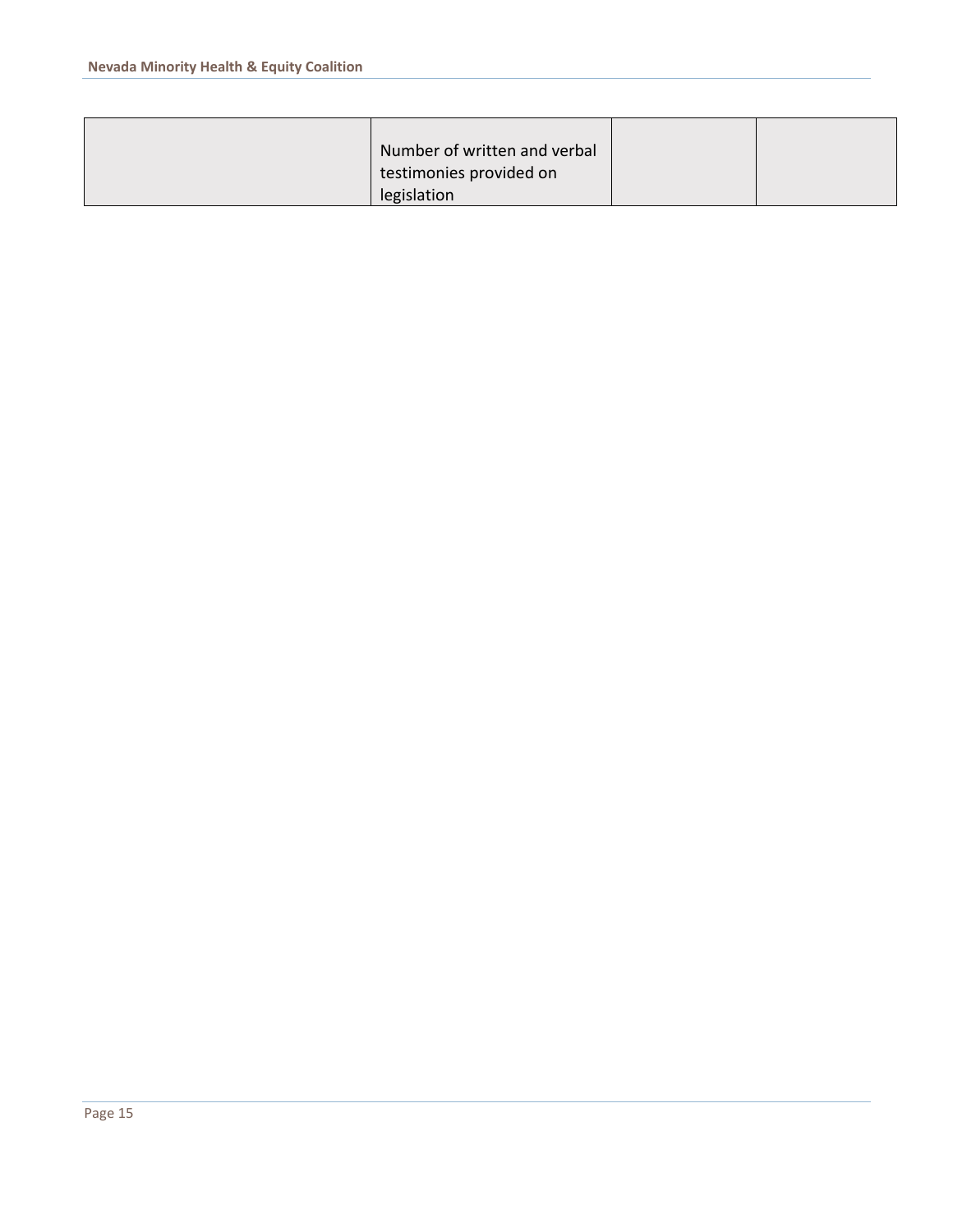#### **Communications**

The Communications workgroup aims to increase the awareness of health disparities affecting Nevadans and foster collaboration among academic and community partners.

- Develop a Communication and Dissemination Plan as a guiding document for the coalition
- Determine what content we want to communicate
- Methods of communication
- Develop social media guidance
- Provide recommendations to update website

| <b>Activities</b> | Metric (measures of success)                      | Frequency | Timeline/Deadline        |
|-------------------|---------------------------------------------------|-----------|--------------------------|
| Social Media      | Cumulative of all the posts                       | Monthly   | By December 31.          |
|                   | Engagements                                       |           |                          |
|                   | Impressions                                       |           |                          |
|                   | Reach                                             |           |                          |
|                   | <b>Clicks</b>                                     |           |                          |
|                   | Likes                                             |           |                          |
|                   | Growth over time across platforms                 |           |                          |
| Newsletter        | 3 newsletters                                     | 3 times   | October 1                |
|                   | # of newsletters sent                             | per year  | April 1 (Special edition |
|                   | # of opens                                        |           | for Minority Health      |
|                   | # of clicks                                       |           | Month)                   |
|                   |                                                   |           | July 1                   |
| Media             | 4 published media efforts (both external media    | Quarterly | By December 31           |
|                   | and internal media within UNLV news)              |           |                          |
|                   | <b>Articles</b>                                   |           |                          |
|                   | Letters to the editor                             |           |                          |
|                   | Other free media (Newspaper, TV,                  |           |                          |
|                   | Radio/Podcasts)                                   |           |                          |
| Website           | 1,000 page views                                  | Monthly   | By December 31           |
|                   | Total page visits (overall NMHEC pages)           |           |                          |
|                   | Analysis of top pages visited, top links clicked, |           |                          |
|                   | and original source that led user to website      |           |                          |
| Email             | 24 emails to engage members                       | 2 per     | By December 31           |
| Engagement        | Average # of opens                                | month     |                          |
|                   | Average # of clicks                               |           |                          |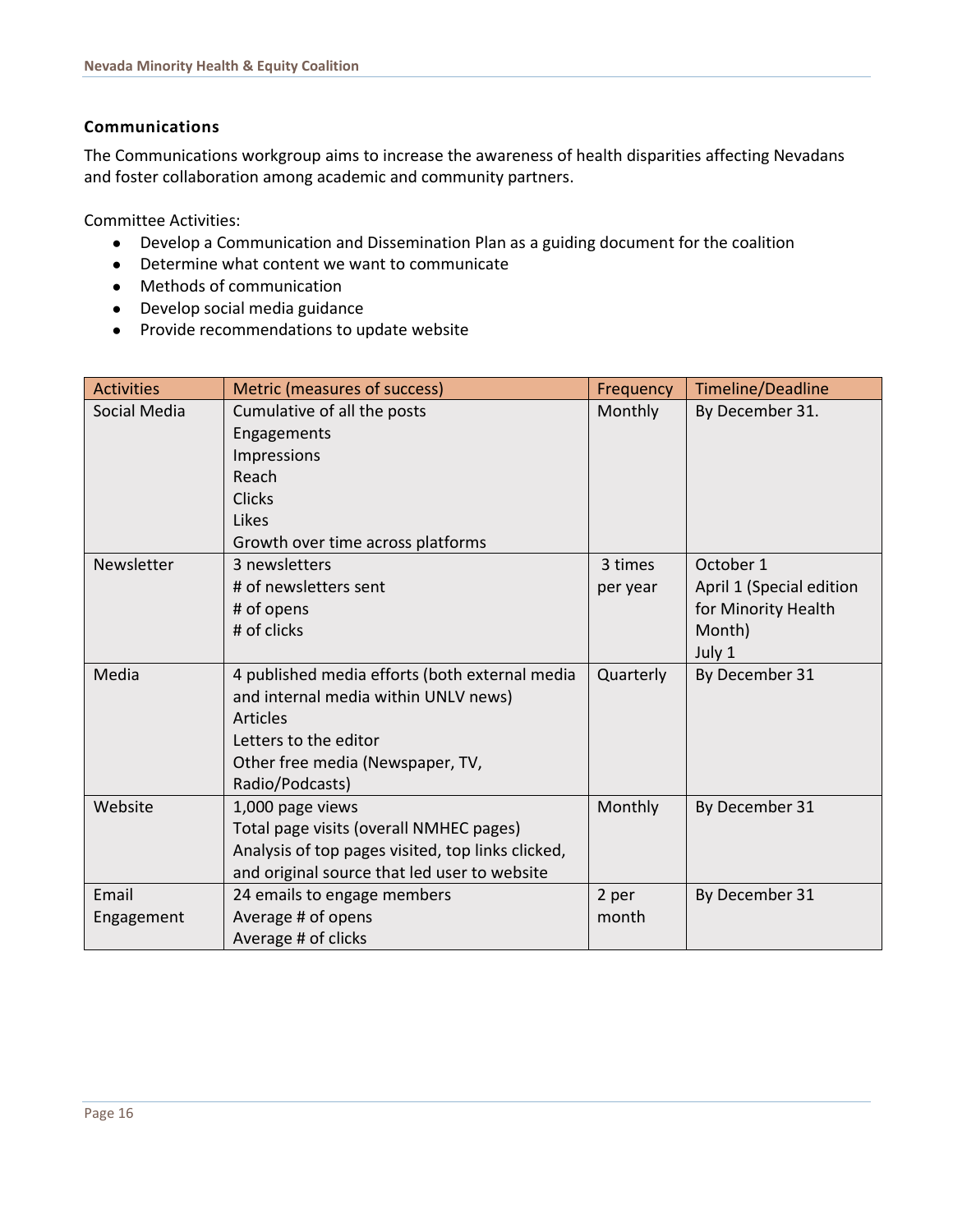#### <span id="page-17-0"></span>**Research and Evaluation**

The Research and Evaluation Workgroup aims to support engagement between researchers and community organizations, forming partnerships that support research and implementation efforts to increase health equity. Members of this workgroup also support the evaluation of NMHEC activities by helping to inform priority areas, develop metrics, and measure progress toward meeting NMHEC's goals and objectives.

The Research and Evaluation Workgroup is in charge of guiding the development of priority areas and ensuring that the coalition work aligns with our mission.

- Help inform priority areas
- Develop metrics
- Evaluate progress towards meeting goals and objectives

| <b>Activities</b>                                                                                | Metric (measures of success)             | Frequency                        | Timeline/Deadli<br>ne                                                                |
|--------------------------------------------------------------------------------------------------|------------------------------------------|----------------------------------|--------------------------------------------------------------------------------------|
| Develop a 2-year strategic plan for<br>2022-2023                                                 | Completed Plan                           | Biennially                       | Complete by<br><b>March 2022</b>                                                     |
| <b>Conduct evaluation of NMHEC</b>                                                               | <b>Completed Evaluation</b>              | Quarterly                        | April (Jan-Mar)<br>July (Apr-Jun)<br>October (Jul-<br>Sept)<br>January (Oct-<br>Dec) |
| Develop an evaluation form for<br>trainings, professional development,<br>& workshops            | 1 evaluation form developed              | One time,<br>update as<br>needed | Complete by<br><b>March 2022</b>                                                     |
| Develop a peer-reviewed publication<br>related to a NMHEC project                                | 1 peer-reviewed publication<br>developed | Annually                         | By December 31                                                                       |
| Develop and distribute a flyer to<br>promote the Research and<br>Evaluation Workgroup to faculty | 1 flyer developed and<br>distributed     | One time,<br>update as<br>needed | By December 31                                                                       |
| Hold a research collaboration<br>networking session for faculty                                  | 1 session held                           | Annually                         | By December 31                                                                       |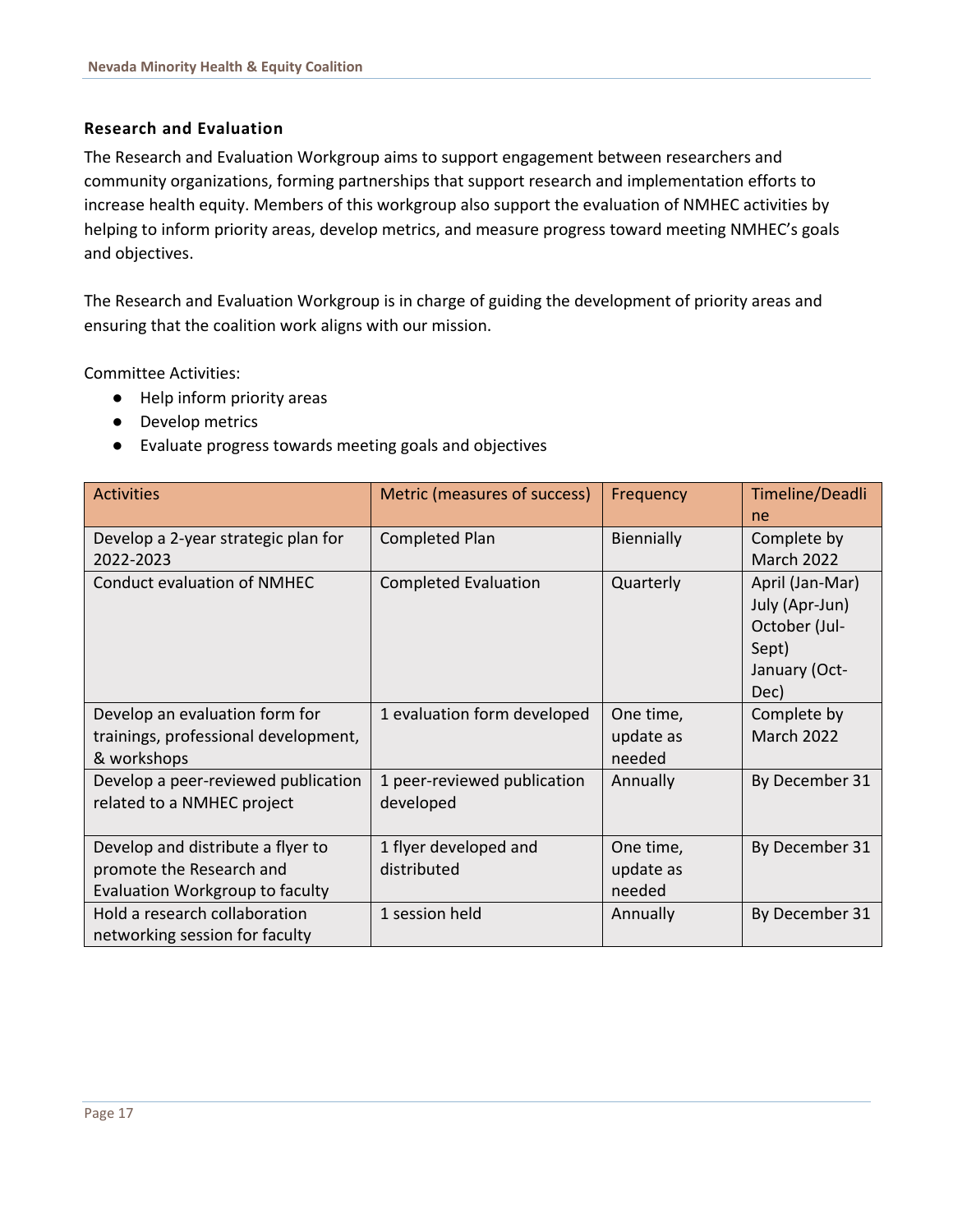*Health is more than absence of disease; it is about economics, education, environment, empowerment, and community. The health and well-being of the people is critically dependent upon the health system that serves them. It must provide the best possible health with the least disparities and respond equally well to everyone.*

*~ Jocycelyn Elders*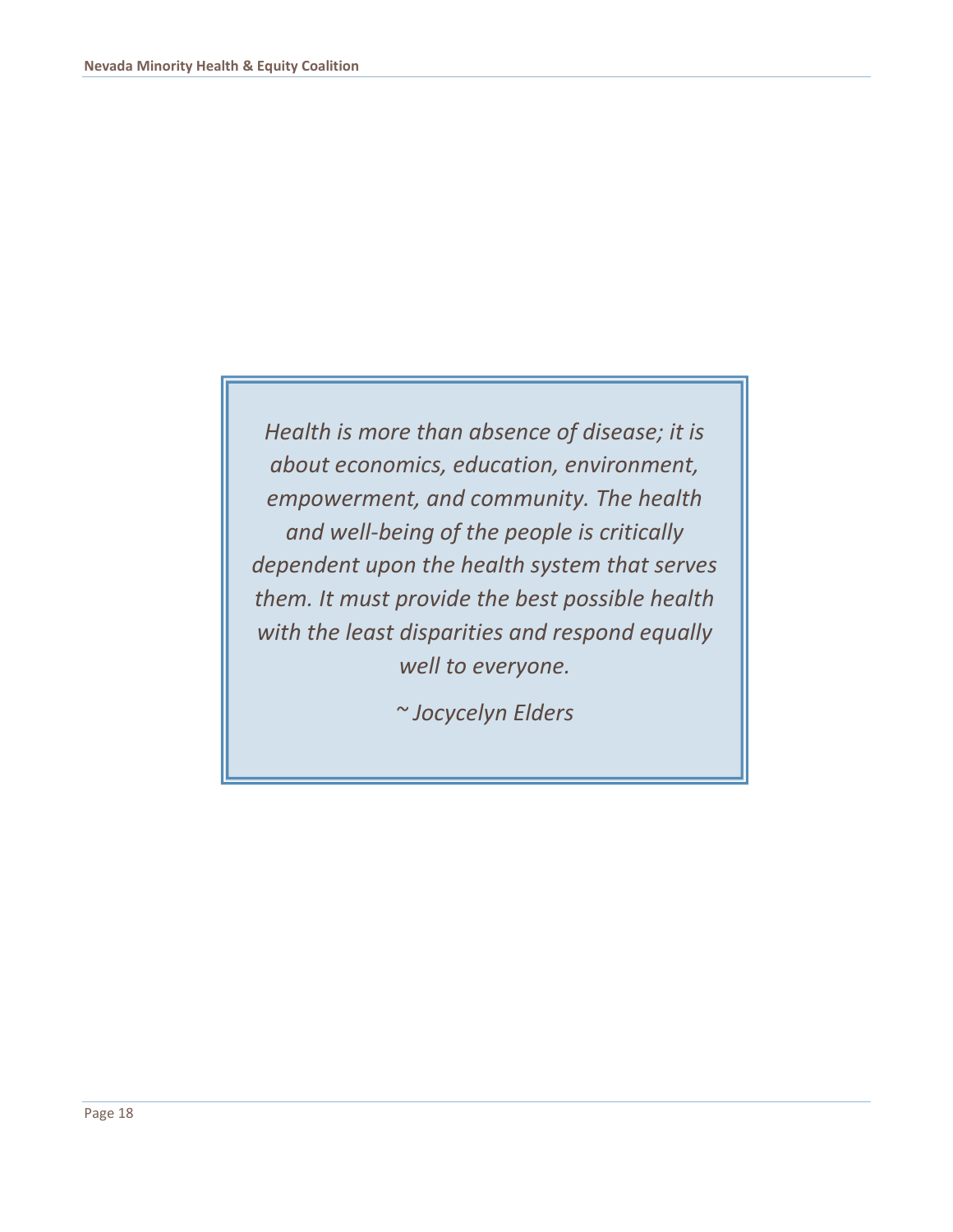

#### <span id="page-19-0"></span>APPENDIX A : LOGIC MODEL